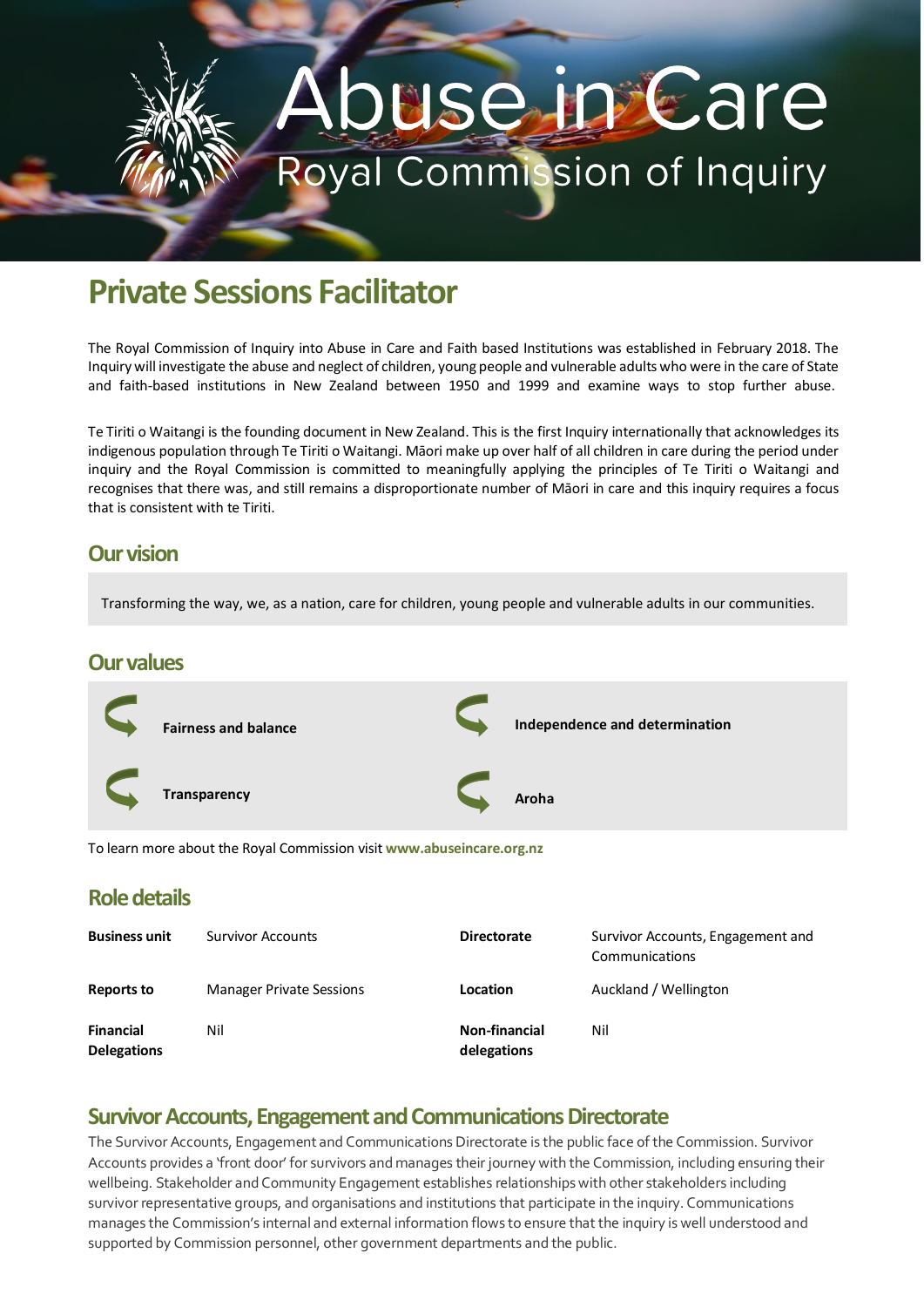## **Survivor Accounts Business Unit**

The Vision of the Commission is to transform the way we in Aotearoa care for children, young people and vulnerable adults in our community. The first and key part of the Commission's strategy is to gather stories and evidence from survivors who have been abused in care. It is their stories that tell us what has been broken and needs to be fixed, and how best to do that based on their experiences. Survivor Accounts provides a way for the Commission to do that by being the first point of contact for survivors, enabling them to tell their stories in a safe way and providing for their wellbeing as they journey with us.

## **What you'll do**

Private Session Facilitators will support Commissioners to hear the experiences of survivors through confidential and private face-to-face meetings, group meetings and other forum which survivors may request, for example, via Zoom. This can include providing wellbeing support to survivors before, during and after their private session. Private Session Facilitators can support survivors with the written accounts process. Private Session Facilitators may also be involved in supporting hard to reach survivor cohorts.

| <b>Accountabilities</b>           | <b>Responsibilities</b>                                                                                                                                                                                                                                                                                                                                                                                                                                                                                                                                                                                                                                                                                                                                                                                                   |  |  |
|-----------------------------------|---------------------------------------------------------------------------------------------------------------------------------------------------------------------------------------------------------------------------------------------------------------------------------------------------------------------------------------------------------------------------------------------------------------------------------------------------------------------------------------------------------------------------------------------------------------------------------------------------------------------------------------------------------------------------------------------------------------------------------------------------------------------------------------------------------------------------|--|--|
| <b>Private Session</b><br>Support | " Support Commissioners to conduct private sessions with survivors by facilitating the session<br>including the collection of survivor data<br>" Support the Manager Private Sessions to develop high quality and strategic advice for the<br>Head of Survivor Accounts to support the delivery of outcomes for survivors, victims and other<br>impacted parties through the Royal Commission work programme<br>Provide wellbeing support to survivors before, during and after their private sessions<br>• Detailed note-taking at private sessions for research and legal/investigation purposes<br>Update of survivor records in a timely manner following private sessions<br>Preparation of documentation to support private sessions<br>• Support the Contact and Support team to answer calls as and when required |  |  |
| Relationship<br>Management        | " Work closely with the Contact and Support team to ensure the needs of the session<br>participants are being met appropriately<br>" Work closely with the Wellbeing team to ensure that any survivor wellbeing needs are<br>identified and managed<br>" Work closely with the wider Commission to ensure a coordinated and informed approach<br>across the four core functions: community engagement, contact and support, private sessions<br>and wellbeing.                                                                                                                                                                                                                                                                                                                                                            |  |  |
| Collaboration                     | " Collaborate with the Community Engagement and Treaty Engagement teams to help facilitate<br>the engagement of survivors with the Commission<br>" Collaborate with the Research function to accurately record and analyse the information<br>gathered from survivor's accounts<br>" Collaborate with the Public Hearings function to ensure information from survivor's accounts<br>is appropriately considered by the investigations team                                                                                                                                                                                                                                                                                                                                                                               |  |  |
| Logistical support                | Assist in the coordination of logistics required to conduct a programme of private and group<br>sessions across New Zealand in a variety of different venues                                                                                                                                                                                                                                                                                                                                                                                                                                                                                                                                                                                                                                                              |  |  |
| Te Tiriti o Waitangi              | " Carries out duties in ways that are consistent with, and honors the Commission's commitment<br>to, Te Tiriti o Waitangi and demonstrates a good understanding of the expectations of iwi /<br>Māori within the context of the Commission's mahi.                                                                                                                                                                                                                                                                                                                                                                                                                                                                                                                                                                        |  |  |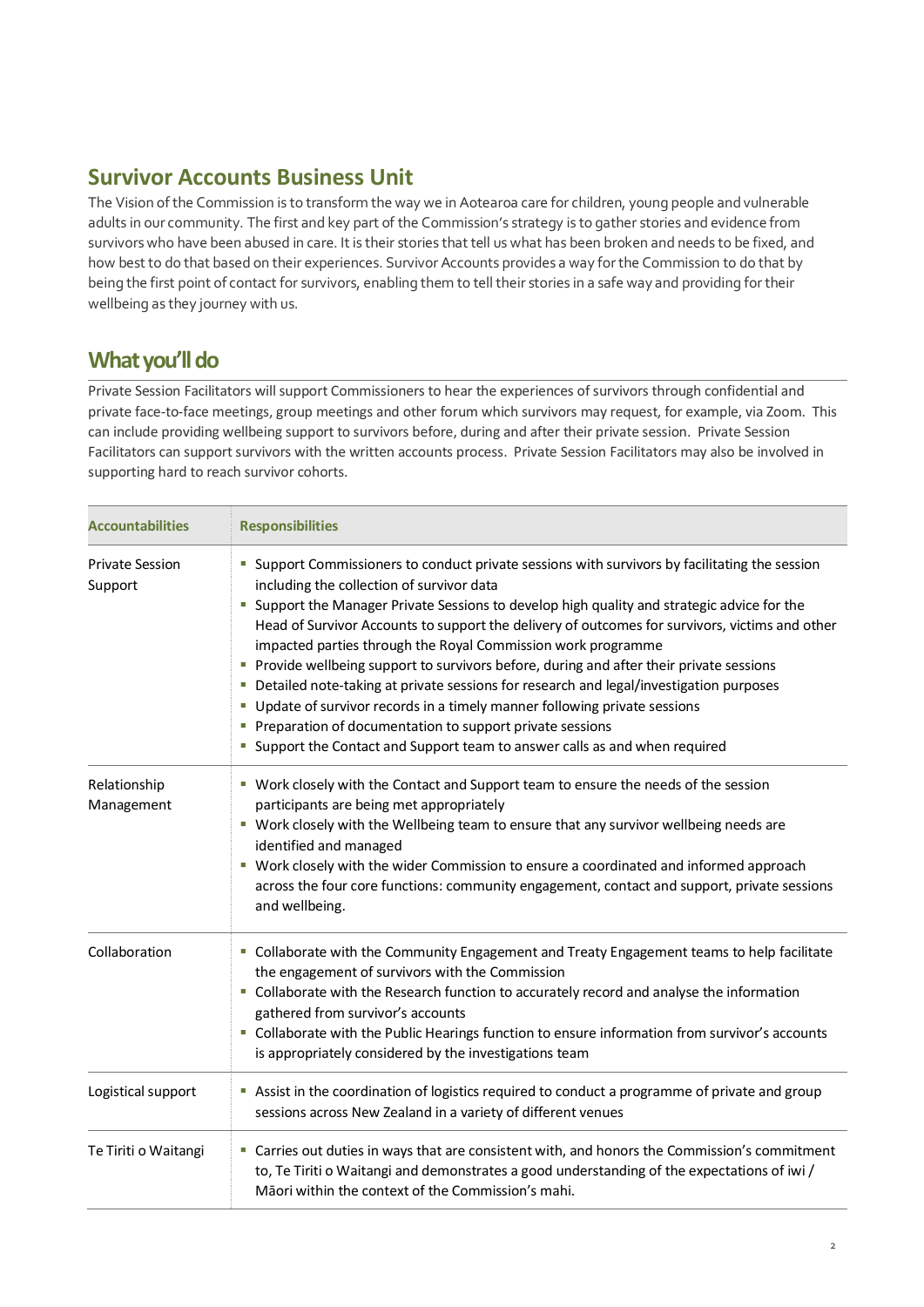| Risk Management   | Comply with specific legislative requirements, adhere to the Royal Commission's policies and<br>procedures, and report or escalate risks, issues and events.<br>Maintain a strict sense of professional ethics, confidentiality and privacy, and abiding by the<br>public service Code of Conduct.                                                                                               |  |
|-------------------|--------------------------------------------------------------------------------------------------------------------------------------------------------------------------------------------------------------------------------------------------------------------------------------------------------------------------------------------------------------------------------------------------|--|
| Health and safety | • Take reasonable care for their own health and safety<br>Take reasonable care that they do not adversely affect the health and safety of other people<br>ш<br>Co-operate with any reasonable workplace policy or procedure that has been communicated<br>Comply, with any reasonable instruction that is given by the Commission to allow it to meet<br>with its health and safety obligations. |  |
| Travel            | Availability to travel throughout New Zealand, with occasional weekend travel required<br>ш                                                                                                                                                                                                                                                                                                      |  |
| Other             | Other duties as required                                                                                                                                                                                                                                                                                                                                                                         |  |

## **Qualifications and experience**

| <b>Qualifications</b>           | A wellbeing, legal, policy/research background is advantageous                                                                                                                                                                                                                                                                                                                                                                                                                                                                                                                                                                        |  |  |
|---------------------------------|---------------------------------------------------------------------------------------------------------------------------------------------------------------------------------------------------------------------------------------------------------------------------------------------------------------------------------------------------------------------------------------------------------------------------------------------------------------------------------------------------------------------------------------------------------------------------------------------------------------------------------------|--|--|
| <b>Experience and knowledge</b> | Strong demonstrable knowledge of and experience in:<br>Experience of listening to sensitive information in a confidential listening<br>environment<br><b>Experience of providing wellbeing support</b><br>• All aspects of communications including written, oral and relationship management<br>The role of the public service, the machinery of government and the independent<br>role of a Royal Commission.<br>Demonstrated excellent organisational, information management and analytical<br>skills<br>• Confident in cultural and disability approaches including tikanga Māori<br>• Strong interpersonal communication skills |  |  |
| <b>Variations to Duties</b>     | Duties and responsibilities described above should not be construed as a complete<br>and exhaustive list as it is not the intention to limit in any way the scope or functions<br>of the position. Duties and responsibilities can be amended from time to time either<br>by additional, deletion or straight amendment to meet any changing conditions,<br>however this will only be done in consultation with the employee.                                                                                                                                                                                                         |  |  |
| <b>Inclusion and Diversity</b>  | Here at the Royal Commission, we foster relationships with all people, including<br>Māori, Pacific People, LGBTIQA+, and disabled communities.<br>Your work life balance is important to us. We acknowledge that non-standard<br>working practices can often be a preferable way for people to work to help them<br>maintain a healthy work-life balance. We will proactively work with you to make your<br>flexible working arrangement work where possible.                                                                                                                                                                         |  |  |